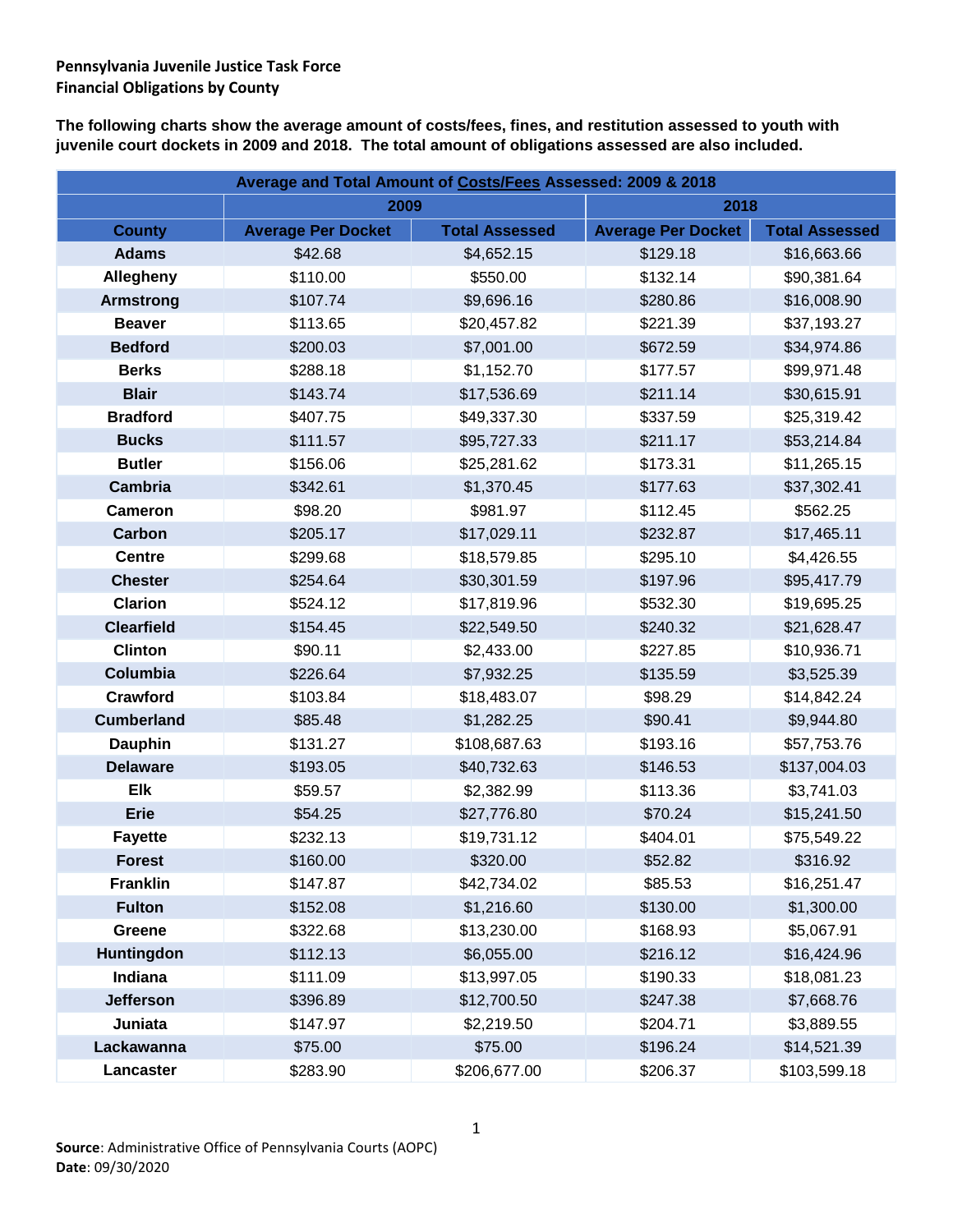| Average and Total Amount of Costs/Fees Assessed: 2009 & 2018 |                           |                       |                           |                       |  |
|--------------------------------------------------------------|---------------------------|-----------------------|---------------------------|-----------------------|--|
|                                                              | 2009                      |                       | 2018                      |                       |  |
| <b>County</b>                                                | <b>Average Per Docket</b> | <b>Total Assessed</b> | <b>Average Per Docket</b> | <b>Total Assessed</b> |  |
| <b>Lawrence</b>                                              | \$64.26                   | \$10,602.32           | \$84.68                   | \$5,843.25            |  |
| Lebanon                                                      | \$130.66                  | \$48,215.11           | \$362.76                  | \$43,167.94           |  |
| Lehigh                                                       | \$245.14                  | \$298,331.39          | \$259.86                  | \$150,719.73          |  |
| Luzerne                                                      | \$418.57                  | \$122,640.42          | \$171.63                  | \$44,967.84           |  |
| Lycoming                                                     | \$82.42                   | \$21,923.74           | \$60.89                   | \$11,752.43           |  |
| <b>McKean</b>                                                | \$53.93                   | \$2,966.00            | \$94.90                   | \$4,460.24            |  |
| <b>Mercer</b>                                                | \$128.55                  | \$24,425.42           | \$193.94                  | \$21,527.80           |  |
| <b>Mifflin</b>                                               | \$248.91                  | \$11,449.90           | \$287.55                  | \$15,814.99           |  |
| <b>Monroe</b>                                                | \$194.67                  | \$66,967.43           | \$194.96                  | \$42,501.12           |  |
| <b>Montgomery</b>                                            | \$265.90                  | \$5,318.00            | \$224.12                  | \$170,553.22          |  |
| <b>Montour</b>                                               | \$87.23                   | \$3,576.50            | \$122.90                  | \$2,212.25            |  |
| Northampton                                                  | \$73.56                   | \$23,979.66           | \$96.41                   | \$14,461.16           |  |
| Northumberland                                               | \$209.58                  | \$28,712.50           | \$130.61                  | \$18,024.51           |  |
| <b>Perry</b>                                                 | \$177.54                  | \$6,568.93            | \$169.56                  | \$4,578.15            |  |
| Philadelphia                                                 | \$38.14                   | \$71,199.25           | \$69.18                   | \$60,530.48           |  |
| <b>Pike</b>                                                  | \$456.62                  | \$42,008.77           | \$344.10                  | \$22,710.34           |  |
| <b>Potter</b>                                                | \$101.26                  | \$2,531.41            | \$56.12                   | \$617.33              |  |
| <b>Schuylkill</b>                                            | \$103.90                  | \$13,506.67           | \$126.90                  | \$22,081.22           |  |
| <b>Snyder</b>                                                | \$398.02                  | \$27,065.25           | \$376.97                  | \$25,256.90           |  |
| <b>Somerset</b>                                              | \$98.75                   | \$395.00              | \$279.10                  | \$17,304.21           |  |
| <b>Sullivan</b>                                              | \$93.67                   | \$562.00              | \$240.50                  | \$240.50              |  |
| Susquehanna                                                  | \$137.95                  | \$10,760.32           | \$142.52                  | \$1,852.70            |  |
| <b>Tioga</b>                                                 | \$1,273.33                | \$3,820.00            | \$527.93                  | \$11,614.38           |  |
| <b>Union</b>                                                 | \$141.61                  | \$3,257.03            | \$225.12                  | \$2,476.29            |  |
| Venango                                                      | \$153.45                  | \$14,731.21           | \$147.14                  | \$9,710.98            |  |
| Warren                                                       | \$178.41                  | \$11,953.41           | \$121.66                  | \$8,759.65            |  |
| Washington                                                   | \$73.04                   | \$17,165.19           | \$159.81                  | \$35,637.58           |  |
| Wayne                                                        | \$122.70                  | \$6,134.85            | \$213.30                  | \$5,972.30            |  |
| Westmoreland                                                 | \$159.53                  | \$67,479.94           | \$149.34                  | \$35,543.01           |  |
| Wyoming                                                      | \$168.51                  | \$8,593.79            | \$229.03                  | \$8,932.00            |  |
| <b>York</b>                                                  | \$137.03                  | \$3,425.63            | \$152.20                  | \$120,846.19          |  |
| <b>Total</b>                                                 |                           | \$1,848,958.65        |                           | \$2,068,437.70        |  |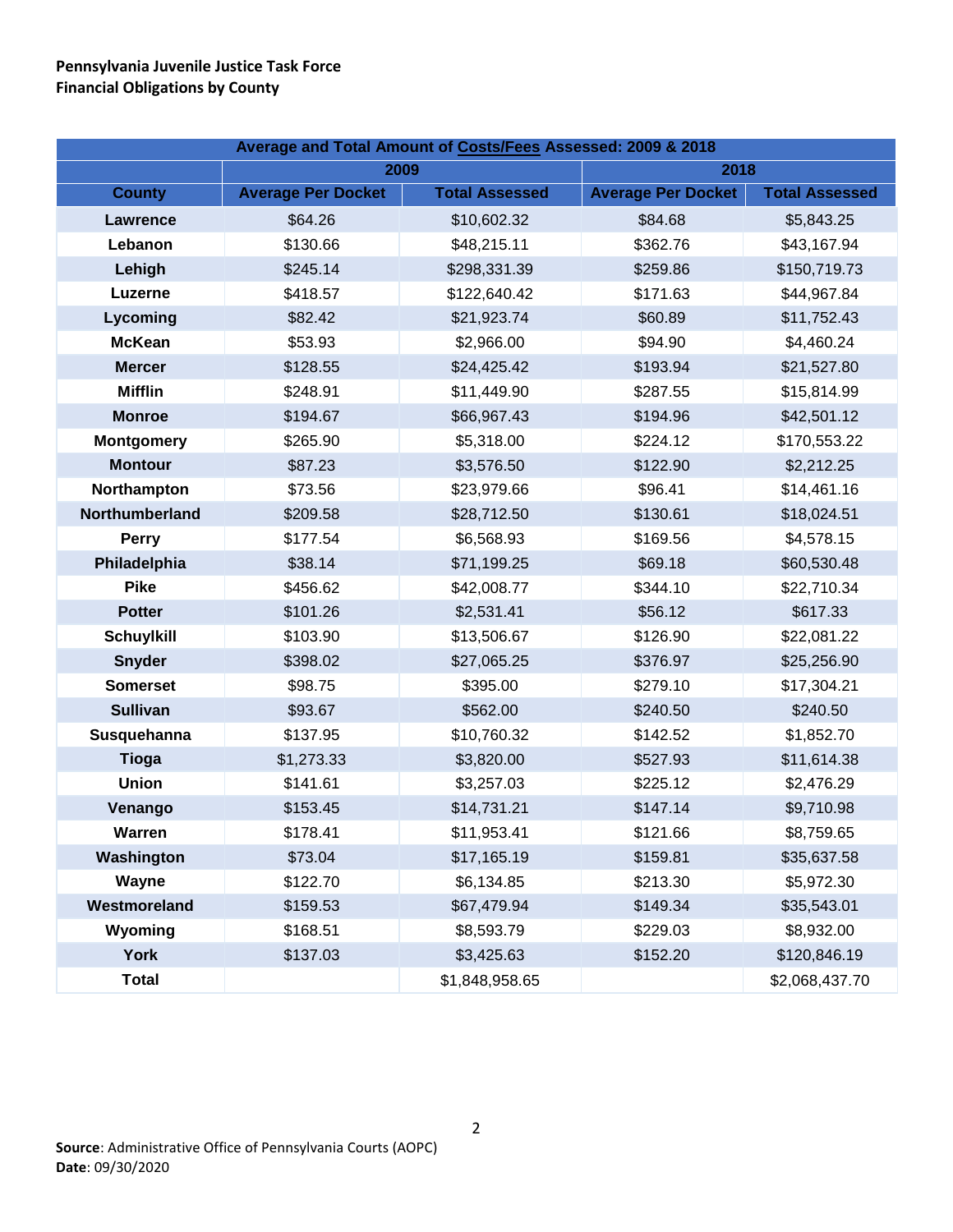| Average and Total Amount of Fines Assessed: 2009 & 2018 |                           |                       |                           |                       |  |
|---------------------------------------------------------|---------------------------|-----------------------|---------------------------|-----------------------|--|
|                                                         | 2009                      |                       | 2018                      |                       |  |
| <b>County</b>                                           | <b>Average Per Docket</b> | <b>Total Assessed</b> | <b>Average Per Docket</b> | <b>Total Assessed</b> |  |
| <b>Adams</b>                                            | \$150.00                  | \$1,500.00            | \$68.90                   | \$2,135.95            |  |
| Allegheny                                               | \$0.00                    | \$0.00                | \$64.13                   | \$2,950.00            |  |
| <b>Armstrong</b>                                        | \$59.12                   | \$4,434.31            | \$76.39                   | \$4,048.45            |  |
| <b>Beaver</b>                                           | \$0.00                    | \$0.00                | \$0.00                    | \$0.00                |  |
| <b>Bedford</b>                                          | \$259.33                  | \$777.98              | \$112.24                  | \$1,459.13            |  |
| <b>Berks</b>                                            | \$0.00                    | \$0.00                | \$97.79                   | \$2,249.21            |  |
| <b>Blair</b>                                            | \$86.21                   | \$431.04              | \$5.31                    | \$85.00               |  |
| <b>Bradford</b>                                         | \$220.83                  | \$662.50              | \$68.63                   | \$480.40              |  |
| <b>Bucks</b>                                            | \$50.00                   | \$50.00               | \$62.50                   | \$125.00              |  |
| <b>Butler</b>                                           | \$0.00                    | \$0.00                | \$0.00                    | \$0.00                |  |
| <b>Cambria</b>                                          | \$10.00                   | \$10.00               | \$250.00                  | \$250.00              |  |
| <b>Cameron</b>                                          | \$0.00                    | \$0.00                | \$0.00                    | \$0.00                |  |
| Carbon                                                  | \$0.00                    | \$0.00                | \$0.00                    | \$0.00                |  |
| <b>Centre</b>                                           | \$53.06                   | \$477.50              | \$175.00                  | \$350.00              |  |
| <b>Chester</b>                                          | \$0.00                    | \$0.00                | \$23.91                   | \$550.00              |  |
| Clarion                                                 | \$100.00                  | \$200.00              | \$150.00                  | \$150.00              |  |
| <b>Clearfield</b>                                       | \$82.74                   | \$3,971.50            | \$71.46                   | \$1,857.95            |  |
| <b>Clinton</b>                                          | \$0.00                    | \$0.00                | \$0.00                    | \$0.00                |  |
| Columbia                                                | \$0.00                    | \$0.00                | \$96.77                   | \$580.61              |  |
| <b>Crawford</b>                                         | \$169.25                  | \$29,787.16           | \$140.73                  | \$18,295.45           |  |
| <b>Cumberland</b>                                       | \$0.00                    | \$0.00                | \$0.00                    | \$0.00                |  |
| <b>Dauphin</b>                                          | \$69.96                   | \$8,045.14            | \$82.42                   | \$7,335.62            |  |
| <b>Delaware</b>                                         | \$0.00                    | \$0.00                | \$293.95                  | \$1,175.79            |  |
| <b>Elk</b>                                              | \$0.00                    | \$0.00                | \$84.59                   | \$84.59               |  |
| <b>Erie</b>                                             | \$0.00                    | \$0.00                | \$12.50                   | \$50.00               |  |
| <b>Fayette</b>                                          | \$0.00                    | \$0.00                | \$53.77                   | \$1,290.46            |  |
| <b>Forest</b>                                           | \$0.00                    | \$0.00                | \$0.00                    | \$0.00                |  |
| <b>Franklin</b>                                         | \$126.92                  | \$1,650.00            | \$79.48                   | \$1,351.17            |  |
| <b>Fulton</b>                                           | \$95.63                   | \$765.00              | \$166.67                  | \$500.00              |  |
| Greene                                                  | \$312.50                  | \$1,250.00            | \$73.63                   | \$1,104.39            |  |
| Huntingdon                                              | \$0.00                    | \$0.00                | \$99.01                   | \$2,178.14            |  |
| Indiana                                                 | \$99.65                   | \$7,473.65            | \$126.64                  | \$4,305.73            |  |
| <b>Jefferson</b>                                        | \$0.00                    | \$0.00                | \$49.60                   | \$595.20              |  |
| Juniata                                                 | \$0.00                    | \$0.00                | \$0.00                    | \$0.00                |  |
| Lackawanna                                              | \$0.00                    | \$0.00                | \$67.90                   | \$882.66              |  |
| Lancaster                                               | \$117.76                  | \$2,590.82            | \$73.34                   | \$4,327.29            |  |
| <b>Lawrence</b>                                         | \$0.00                    | \$0.00                | \$100.00                  | \$500.00              |  |
| Lebanon                                                 | \$90.17                   | \$9,377.26            | \$56.00                   | \$1,008.06            |  |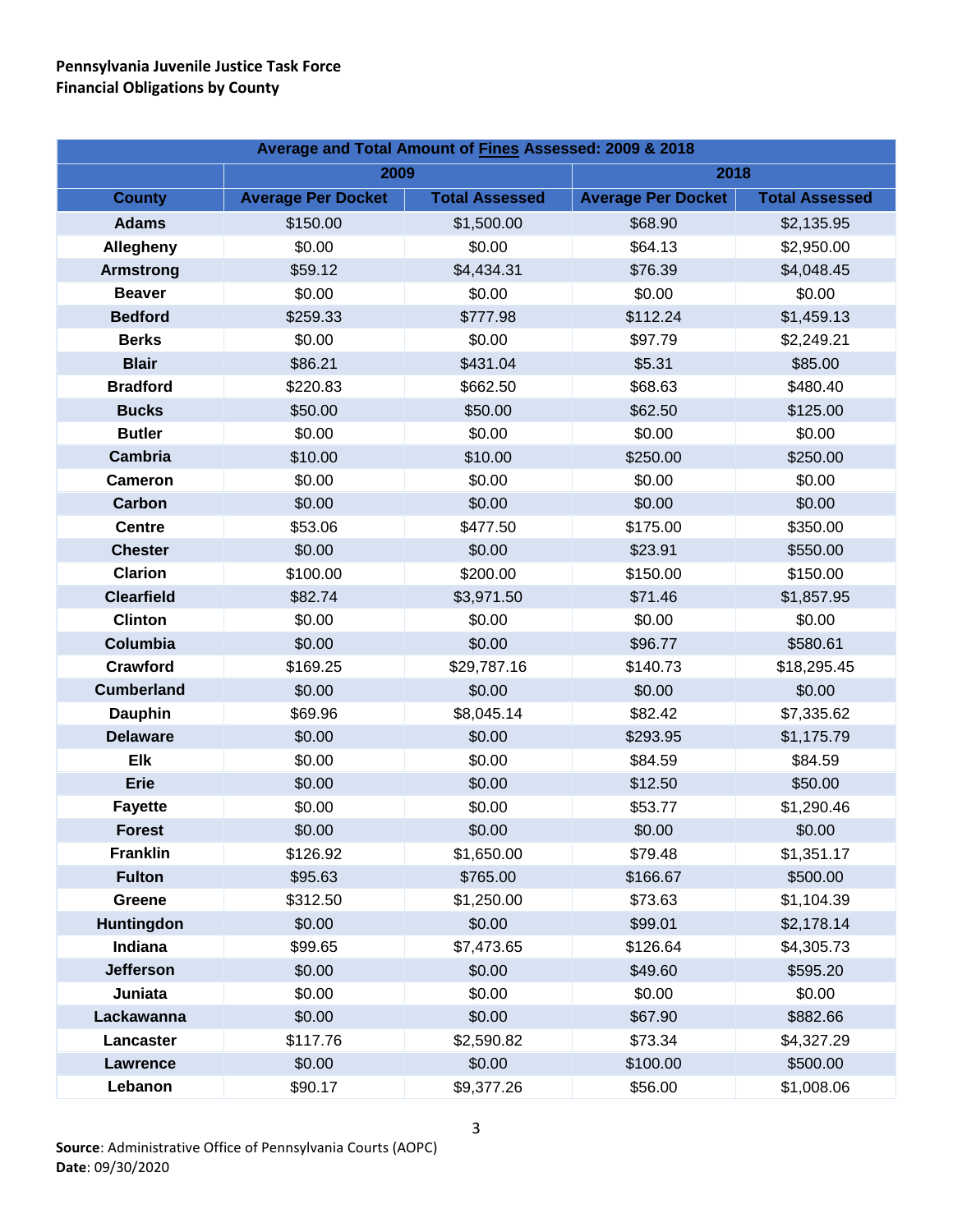| Average and Total Amount of Fines Assessed: 2009 & 2018 |                           |                       |                           |                       |  |
|---------------------------------------------------------|---------------------------|-----------------------|---------------------------|-----------------------|--|
|                                                         | 2009                      |                       | 2018                      |                       |  |
| <b>County</b>                                           | <b>Average Per Docket</b> | <b>Total Assessed</b> | <b>Average Per Docket</b> | <b>Total Assessed</b> |  |
| Lehigh                                                  | \$230.62                  | \$146,445.85          | \$97.24                   | \$27,517.66           |  |
| Luzerne                                                 | \$125.93                  | \$1,763.08            | \$2.08                    | \$50.00               |  |
| Lycoming                                                | \$0.00                    | \$0.00                | \$47.80                   | \$717.00              |  |
| <b>McKean</b>                                           | \$100.00                  | \$300.00              | \$35.20                   | \$1,055.89            |  |
| <b>Mercer</b>                                           | \$112.37                  | \$1,797.93            | \$61.08                   | \$244.30              |  |
| <b>Mifflin</b>                                          | \$250.00                  | \$250.00              | \$287.50                  | \$1,150.00            |  |
| <b>Monroe</b>                                           | \$162.38                  | \$5,845.81            | \$200.00                  | \$1,600.00            |  |
| <b>Montgomery</b>                                       | \$0.00                    | \$0.00                | \$0.00                    | \$0.00                |  |
| <b>Montour</b>                                          | \$0.00                    | \$0.00                | \$70.83                   | \$212.50              |  |
| Northampton                                             | \$0.00                    | \$0.00                | \$0.00                    | \$0.00                |  |
| Northumberland                                          | \$0.00                    | \$0.00                | \$42.86                   | \$300.00              |  |
| Perry                                                   | \$112.50                  | \$337.50              | \$0.00                    | \$0.00                |  |
| Philadelphia                                            | \$0.00                    | \$0.00                | \$0.00                    | \$0.00                |  |
| <b>Pike</b>                                             | \$195.52                  | \$13,100.00           | \$57.98                   | \$2,377.11            |  |
| <b>Potter</b>                                           | \$61.16                   | \$428.09              | \$125.00                  | \$250.00              |  |
| <b>Schuylkill</b>                                       | \$64.58                   | \$387.50              | \$103.45                  | \$3,310.36            |  |
| <b>Snyder</b>                                           | \$125.75                  | \$1,886.22            | \$149.64                  | \$5,985.73            |  |
| <b>Somerset</b>                                         | \$0.00                    | \$0.00                | \$0.00                    | \$0.00                |  |
| <b>Sullivan</b>                                         | \$50.00                   | \$50.00               | \$0.00                    | \$0.00                |  |
| Susquehanna                                             | \$54.60                   | \$382.17              | \$46.25                   | \$185.00              |  |
| <b>Tioga</b>                                            | \$0.00                    | \$0.00                | \$17.50                   | \$35.00               |  |
| <b>Union</b>                                            | \$0.00                    | \$0.00                | \$275.00                  | \$550.00              |  |
| Venango                                                 | \$0.00                    | \$0.00                | \$150.00                  | \$300.00              |  |
| Warren                                                  | \$0.00                    | \$0.00                | \$0.00                    | \$0.00                |  |
| Washington                                              | \$165.25                  | \$495.75              | \$48.09                   | \$577.13              |  |
| Wayne                                                   | \$112.18                  | \$224.35              | \$36.48                   | \$109.45              |  |
| Westmoreland                                            | \$86.76                   | \$10,323.93           | \$81.02                   | \$1,458.29            |  |
| Wyoming                                                 | \$0.00                    | \$0.00                | \$0.00                    | \$0.00                |  |
| <b>York</b>                                             | \$0.00                    | \$0.00                | \$0.00                    | \$0.00                |  |
| <b>Total</b>                                            |                           | \$257,472.04          |                           | \$110,241.67          |  |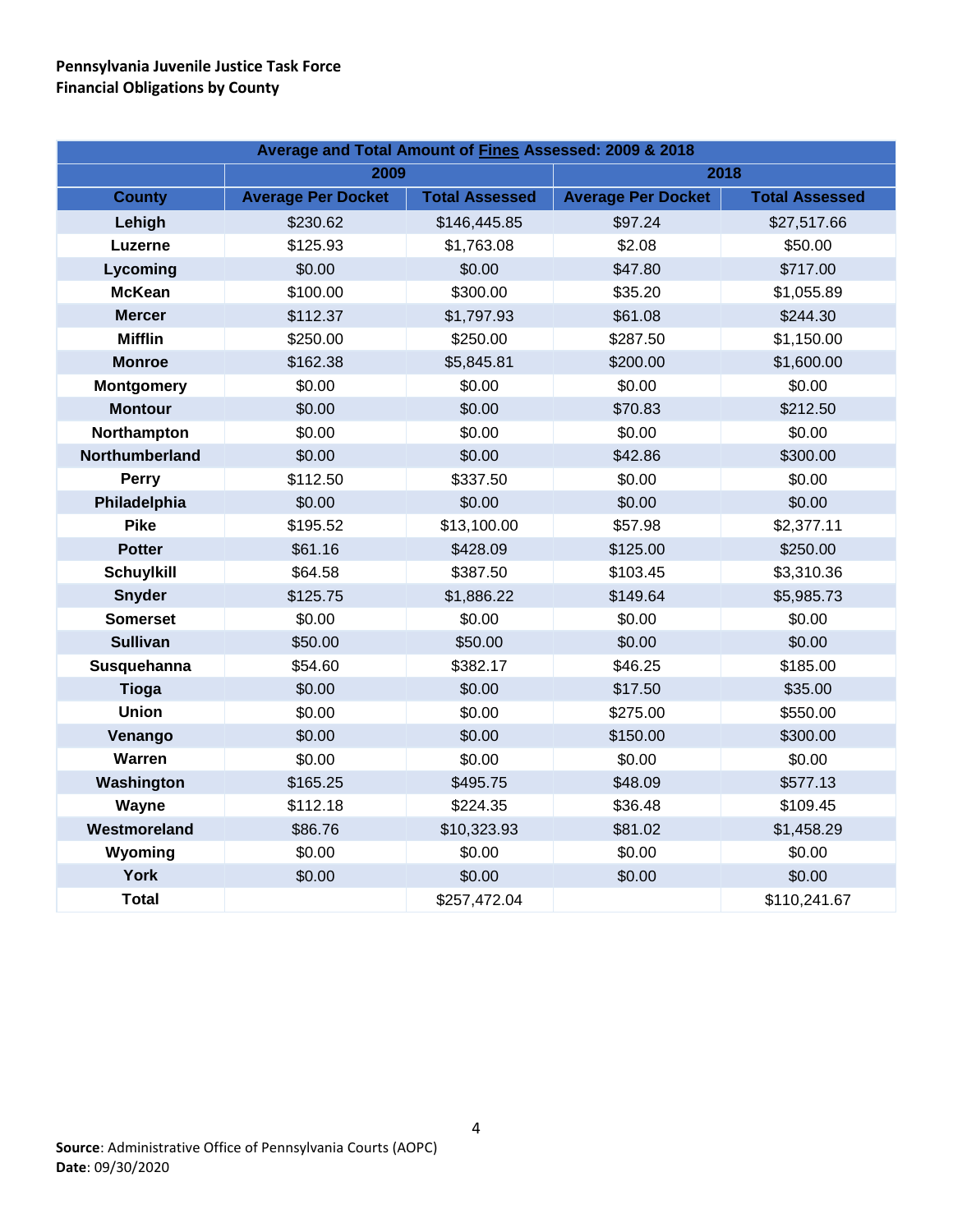| Average and Total Amount of Restitution Assessed: 2009 & 2018 |                           |                       |                           |                       |  |
|---------------------------------------------------------------|---------------------------|-----------------------|---------------------------|-----------------------|--|
|                                                               | 2018<br>2009              |                       |                           |                       |  |
| <b>County</b>                                                 | <b>Average Per Docket</b> | <b>Total Assessed</b> | <b>Average Per Docket</b> | <b>Total Assessed</b> |  |
| <b>Adams</b>                                                  | \$476.95                  | \$22,416.85           | \$947.00                  | \$12,310.45           |  |
| Allegheny                                                     | \$3,481.97                | \$13,927.87           | \$677.70                  | \$157,233.46          |  |
| <b>Armstrong</b>                                              | \$638.91                  | \$13,417.21           | \$265.00                  | \$1,854.84            |  |
| <b>Beaver</b>                                                 | \$501.75                  | \$33,617.29           | \$612.20                  | \$21,427.65           |  |
| <b>Bedford</b>                                                | \$440.87                  | \$7,935.66            | \$1,792.20                | \$7,169.00            |  |
| <b>Berks</b>                                                  | \$404.95                  | \$1,214.84            | \$869.20                  | \$98,219.34           |  |
| <b>Blair</b>                                                  | \$1,056.22                | \$52,811.22           | \$365.80                  | \$4,755.85            |  |
| <b>Bradford</b>                                               | \$1,236.06                | \$25,957.31           | \$219.60                  | \$1,097.87            |  |
| <b>Bucks</b>                                                  | \$392.56                  | \$34,938.00           | \$863.70                  | \$48,368.42           |  |
| <b>Butler</b>                                                 | \$1,022.61                | \$44,994.86           | \$1,003.10                | \$25,077.21           |  |
| Cambria                                                       | \$3,471.15                | \$6,942.29            | \$683.30                  | \$22,550.49           |  |
| <b>Cameron</b>                                                | \$75.00                   | \$75.00               | \$0.00                    | \$0.00                |  |
| <b>Carbon</b>                                                 | \$499.34                  | \$15,479.41           | \$499.30                  | \$8,487.56            |  |
| <b>Centre</b>                                                 | \$1,482.40                | \$56,331.19           | \$587.90                  | \$4,115.58            |  |
| <b>Chester</b>                                                | \$1,212.66                | \$19,402.60           | \$605.30                  | \$43,580.31           |  |
| <b>Clarion</b>                                                | \$2,367.46                | \$47,349.10           | \$1,483.10                | \$10,381.83           |  |
| <b>Clearfield</b>                                             | \$544.41                  | \$31,575.82           | \$10,563.60               | \$137,326.78          |  |
| <b>Clinton</b>                                                | \$330.28                  | \$2,642.20            | \$1,048.50                | \$3,145.40            |  |
| Columbia                                                      | \$810.63                  | \$15,402.00           | \$788.10                  | \$5,516.53            |  |
| Crawford                                                      | \$849.26                  | \$50,955.33           | \$386.70                  | \$5,443.27            |  |
| <b>Cumberland</b>                                             | \$467.92                  | \$2,807.49            | \$458.30                  | \$16,040.08           |  |
| <b>Dauphin</b>                                                | \$710.69                  | \$102,338.83          | \$1,022.80                | \$105,349.02          |  |
| <b>Delaware</b>                                               | \$1,632.36                | \$57,132.50           | \$1,612.50                | \$295,078.44          |  |
| <b>Elk</b>                                                    | \$984.23                  | \$12,794.96           | \$561.50                  | \$3,369.25            |  |
| <b>Erie</b>                                                   | \$1,002.98                | \$206,613.45          | \$446.30                  | \$30,348.89           |  |
| <b>Fayette</b>                                                | \$2,150.56                | \$53,763.90           | \$669.80                  | \$41,527.03           |  |
| <b>Forest</b>                                                 | \$80.00                   | \$80.00               | \$117.80                  | \$117.79              |  |
| <b>Franklin</b>                                               | \$1,088.45                | \$62,041.90           | \$981.70                  | \$38,286.83           |  |
| <b>Fulton</b>                                                 | \$600.10                  | \$2,400.38            | \$573.00                  | \$1,145.98            |  |
| Greene                                                        | \$2,683.26                | \$29,515.83           | \$799.70                  | \$3,198.85            |  |
| <b>Huntingdon</b>                                             | \$631.21                  | \$10,730.50           | \$676.30                  | \$16,230.05           |  |
| Indiana                                                       | \$257.28                  | \$7,461.02            | \$579.60                  | \$7,534.28            |  |
| <b>Jefferson</b>                                              | \$3,914.92                | \$27,404.42           | \$460.30                  | \$920.50              |  |
| Juniata                                                       | \$276.02                  | \$828.05              | \$4,497.50                | \$8,995.00            |  |
| Lackawanna                                                    | \$0.00                    | \$0.00                | \$774.40                  | \$8,518.13            |  |
| Lancaster                                                     | \$968.73                  | \$118,184.65          | \$905.80                  | \$129,529.13          |  |
| <b>Lawrence</b>                                               | \$1,002.19                | \$53,115.87           | \$1,111.50                | \$10,003.85           |  |
| Lebanon                                                       | \$835.86                  | \$97,795.06           | \$4,284.70                | \$154,249.22          |  |
| Lehigh                                                        | \$1,754.51                | \$319,320.02          | \$815.50                  | \$81,554.80           |  |